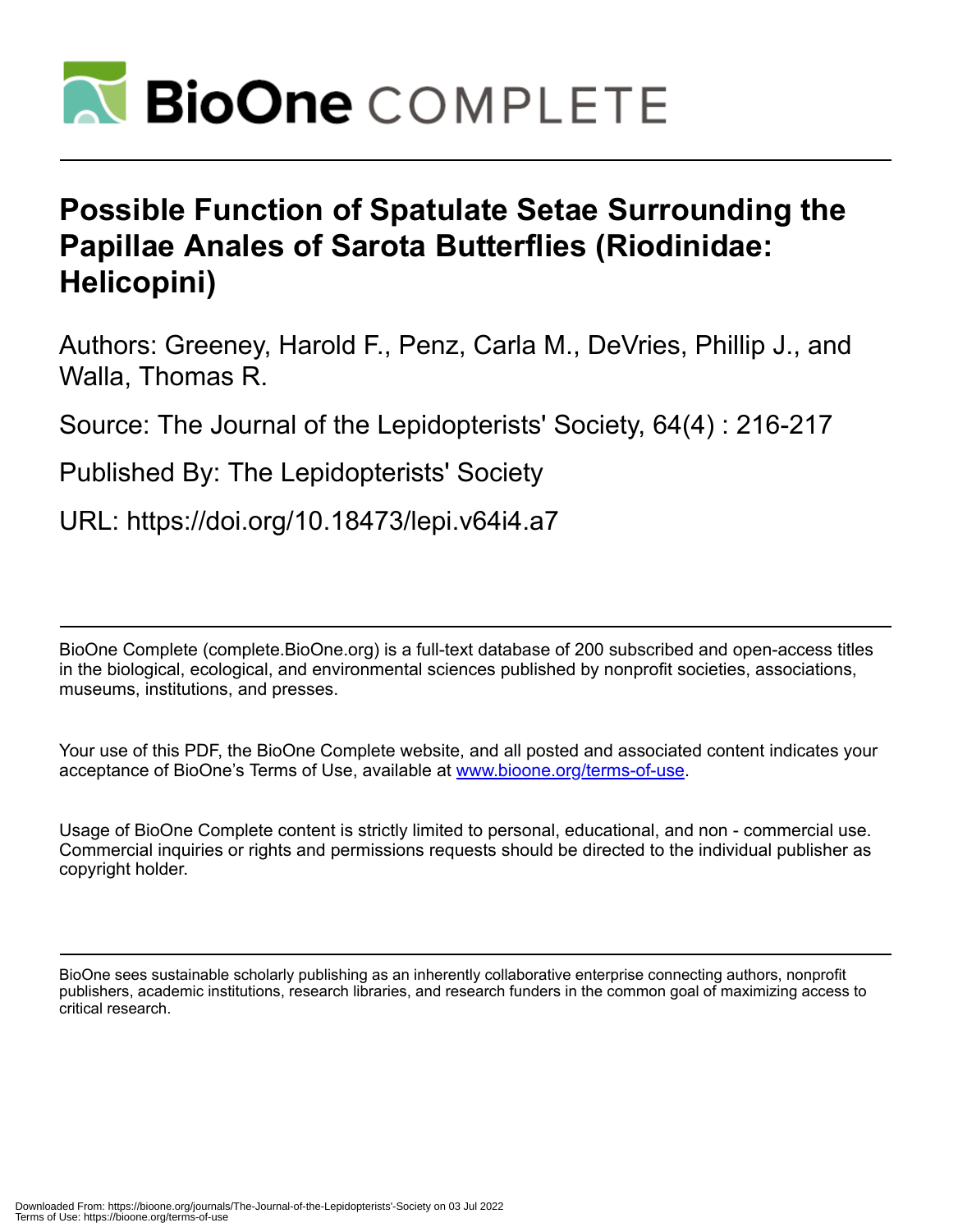*Journal of the Lepidopterists' Society* 64(4), 2010, 216–217

## POSSIBLE FUNCTION OF SPATULATE SETAE SURROUNDING THE PAPILLAE ANALES OF *SAROTA* BUTTERFLIES (RIODINIDAE: HELICOPINI)

**Additional key words:** Camouflage, Costa Rica, Ecuador, epiphylls, oviposition

Lepidopteran eggs can face high levels of mortality due to a variety of factors including environment, predators, and parasitoids (e.g., Hilker 1994; Obermaier et al. 2006; Sansone & Smith 2001). Ovipositing females are thought to show various traits that may help escape these pressures, including egg placement, shell toxins, and chemical crypsis (e.g., Obermaier *et al*. 2006; Scoble 1992).

During the course of fieldwork in Central and South America, we observed oviposition by several species of *Sarota* (Riodinidae) butterflies. As far as is known, larvae of this genus feed on tiny epiphyllic lichens, mosses, and liverworts growing on the surface of tropical leaves (DeVries 1988, 1997). We observed a distinctive behavior associated with egg laying in *S. subtessellata* (Costa Rica, n = 1), *S. gyas* (Ecuador, n = 2), and *S. chrysus* (Ecuador, n = 1). After landing on a leaf, females walked slowly across its surface, dragging the tips of their abdomens, sometimes for up to five minutes before depositing an egg (Fig. 1). They occasionally walked to the lower surface of the leaf, sometimes pausing for several minutes, but always returning to oviposit on the upper surface. Upon close examination of the eggs, we noted that each was entirely covered with scraps of epiphylls glued to the chorion. Subsequently, when observing the external morphology of female genitalia of these and other *Sarota* spp., we



FIG. 1. A female *Sarota subtessellata* drags her abdomen across an epiphyll-covered leaf, presumably using modified setae surrounding the papillae anales to scrape and gather epiphyll scraps for camouflaging her eggs. (Photo P. J. DeVries).

noted the obvious presence of strange, stiff, apicallyrecurved, spatulate setae surrounding the papillae anales. These have been described and illustrated by Hall (1998), though he indicated their function remains a mystery. Although these setae are considered a synapamorphy of the Helicopini, encompassing *Helicopis*, *Sarota*, *Anteros*, and *Ourocnemis* (Hall 1998), similar structures are present in some moths in the Geometridae and Tortricidae (Pellmyr 1980; Scoble 1992). For *Sarota*, we also clearly observed the spinelike setae described by Hall (1998), located between the spatulate setae and the ostium bursae.

In at least one tortricid moth these spatulate scales are considered to facilitate covering eggs with debris (Scoble 1992). In concert with these assertions, our observations strongly suggest that spatulate and spinelike scales and setae of *Sarota* are used to scrape and gather scraps of epiphylls, which are then glued to the egg. This behavior likely provides effective visual and chemical camouflage for eggs deposited on their epiphyll-covered oviposition substrates. Future observations and experiments on the covering of eggs with debris by lepidopterans may yield important clues as to the effectiveness of this behavior in deterring ants and/or egg parasitoids. Similarly, observations on the function of these structures in other genera within the Helicopini may shed light on their evolutionary origin.

## ACKNOWLEDGEMENTS

We thank J. O. Stireman III for help with literary sources and J. P. W. Hall for confirmation of species identifications. We are grateful to the owners and staff of La Selva Lodge and Hakuna Matata Lodge for their hospitality in Ecuador, and the Smithsonian Tropical Research Institute for support in Panama. HFG acknowledges the support of Matt Kaplan & John V. Moore. This study was funded in part by NSF grants DEB-0346729 and DEB-0527441. This is publication no. 193 of the Yanayacu Natural History Research Group.

## LITERATURE CITED

- DEVRIES, P. J. 1988. The use of epiphylls as larval hostplants by the neotropical riodinid butterfly *Sarota gyas*. Journal of Natural History 22: 1447-1450.
- 1997. The butterflies of Costa Rica, Vol. 2, Riodinidae. Princeton University Press, Princeton, New Jersey. 288 pp.
- HALL, J. P. W. 1998. A review of the genus *Sarota* (Lepidoptera: Riodinidae). Tropical Lepidoptera  $\breve{9}$  (Suppl. 1): 1-21.
- HILKER, M. 1994. Egg depositon and protection of eggs in Chrysomelidae, pp. 302-330. *In:* Jolivet, P., Cox, M. L. & Petitpierre, E. (eds). Novel aspects of biology of Chrysomelidae. Dordrecht, E. Kluwer Academic Publishers.